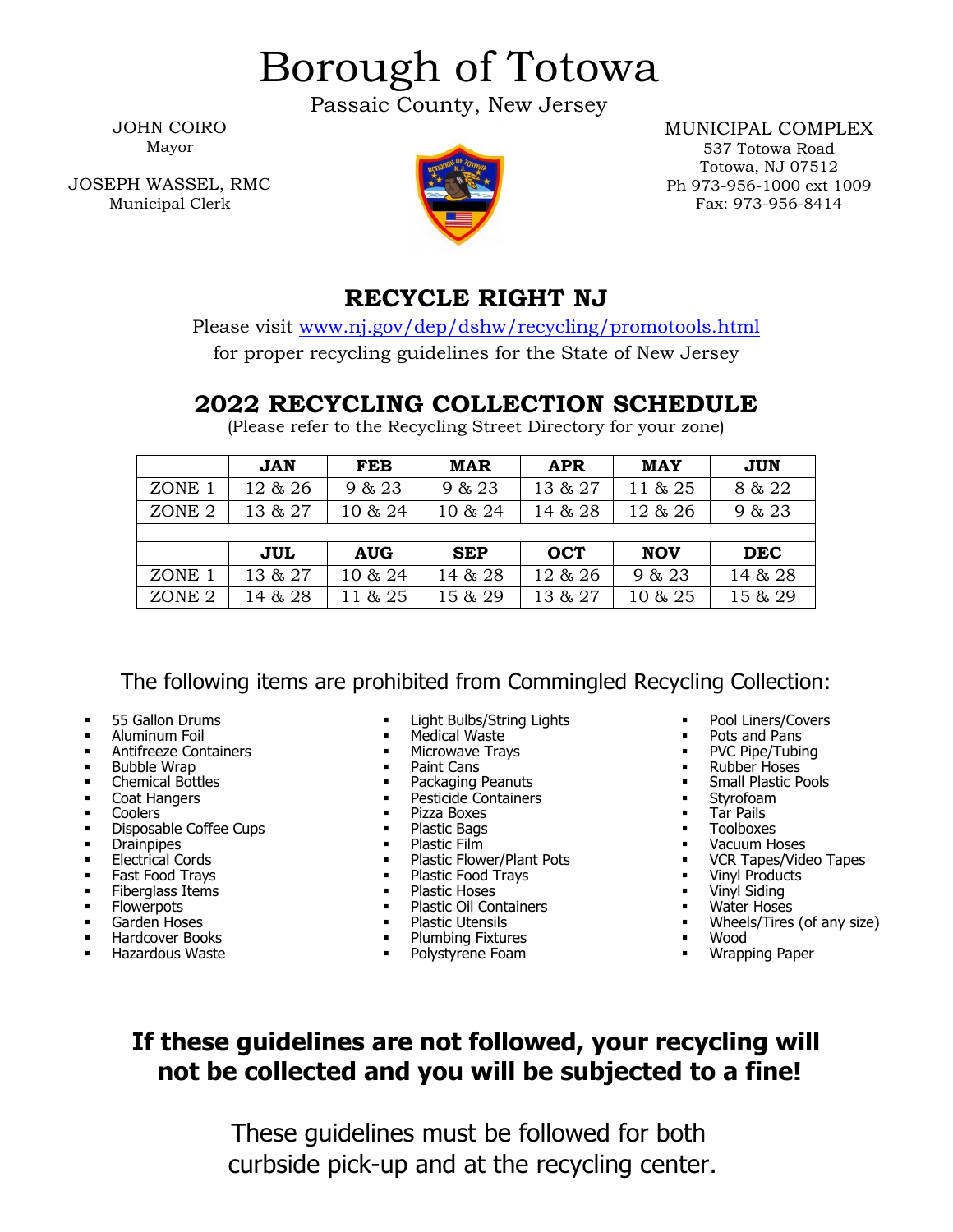#### **ZONE 1 - RECYCLING STREET DIRECTORY**

Acorn Street Artillery Park Road Bogert Street Carr Place Catherine Street Cedar Court Celia Street Cherba Place Church Street Colonial Court Coolidge Avenue Craig Court Crescent Avenue Crestwood Court Crews Street DeNora Drive Dewey Avenue

Duffus Avenue Dunkerly Street Floyd Drive Frances Street Furler Street Garfield Place Garretson Avenue Glen Terrace Grant Avenue Harding Avenue Hillside Drive Knollwood Road Knox Terrace Lackawanna Avenue Lynden Place Mair Avenue Maple Lane

Margaret Street Masklee Court Meadow Drive Melissa Drive Minnisink Road Mitchell Avenue (1) Morris Canal Way Norwood Terrace Pamela Drive Peterson Road Redman Place Riverview Drive Roosevelt Avenue Rosalie Street Roseda Drive Roseland Avenue Rosengren Avenue (2)

Rutherford Court St. James Place (3) Sandra Drive Shady Lane Shady Place Stanley Street Stewart Terrace Thistle Court Union Boulevard (4) Vita Road Vreeland Avenue Washington Place Weldon Court Wentick Street Willow Court Wilson Avenue Winifred Drive

(1) Mitchell Ave. – From Totowa Rd to Union Blvd. (2) Rosengren Ave – From Totowa Rd to Union Blvd.

(3) St. James Place – From Totowa Rd to Union Blvd. (4) Union Blvd – From Totowa Rd to the Passaic River.

#### **ZONE 2 - RECYCLING STREET DIRECTORY**

Anderson Avenue Barnert Avenue Battle Ridge Trail Boyle Avenue Brookman Lane Bullens Avenue Cambridge Avenue Cannon Hill Trail Carroll Place Centennial Court Chamberlain Avenue Charles Street Claremont Avenue Columbus Avenue Commander's Lane Congressional Lane Constitution Lane

Continental Circle Crosby Avenue Cumberland Avenue Dey Hill Trail Elizabeth Place Elm Street Fellner Place Franklin Place General's Lane Gordon Avenue Greene Avenue Hamilton Trail Haven Avenue Heritage Court Hickory Hill Boulevard Highview Avenue Hobart Place

Hudson Avenue Huizenga Lane \*\*\* Huntington Terrace Hydeway Drive \*\*\* Independence Trail Jefferson Place Kilian Place Lafayette Circle Lewis Place Liberty Ridge Trail Lincoln Avenue Lind Road Lookout Point Trail Mitchell Avenue (5) Mountainview Court Mountainwood Court Murphy Court

Patriots Trail Preakness Avenue Raphael Road Rosengren Avenue (6) St. James Place (7) Scrivens Street Shepherds Lane Stanford Court Stirling Terrace Sutton Avenue Totowa Road Tracy Avenue Union Boulevard (8) Willard Avenue William Place Yorktown Lane Young Avenue

(5) Mitchell Avenue - From Totowa Road to Raphael Road. (6) Rosengren Ave - From Totowa Road to Greene Avenue. (7) St. James Place - From Totowa Road to Raphael Road. (8) Union Boulevard - From Totowa Road to Shepherds Lane

**\*\*\*** Must be brought to Totowa Road.

**If a holiday falls on your recycling collection day, your recycling will be collected on the day after the holiday. The holidays affected by this change shall be: New Year's Day, Memorial Day, Independence Day, Labor Day, Thanksgiving Day and Christmas Day.**

## **PLEASE RECYCLE RIGHT!**

If you don't follow these guidelines, your recyclables will turn into trash and **increase your tax dollars.** Please read these guidelines to get familiar with our recycling guidelines for curbside pickup and Recycling Center drop-off.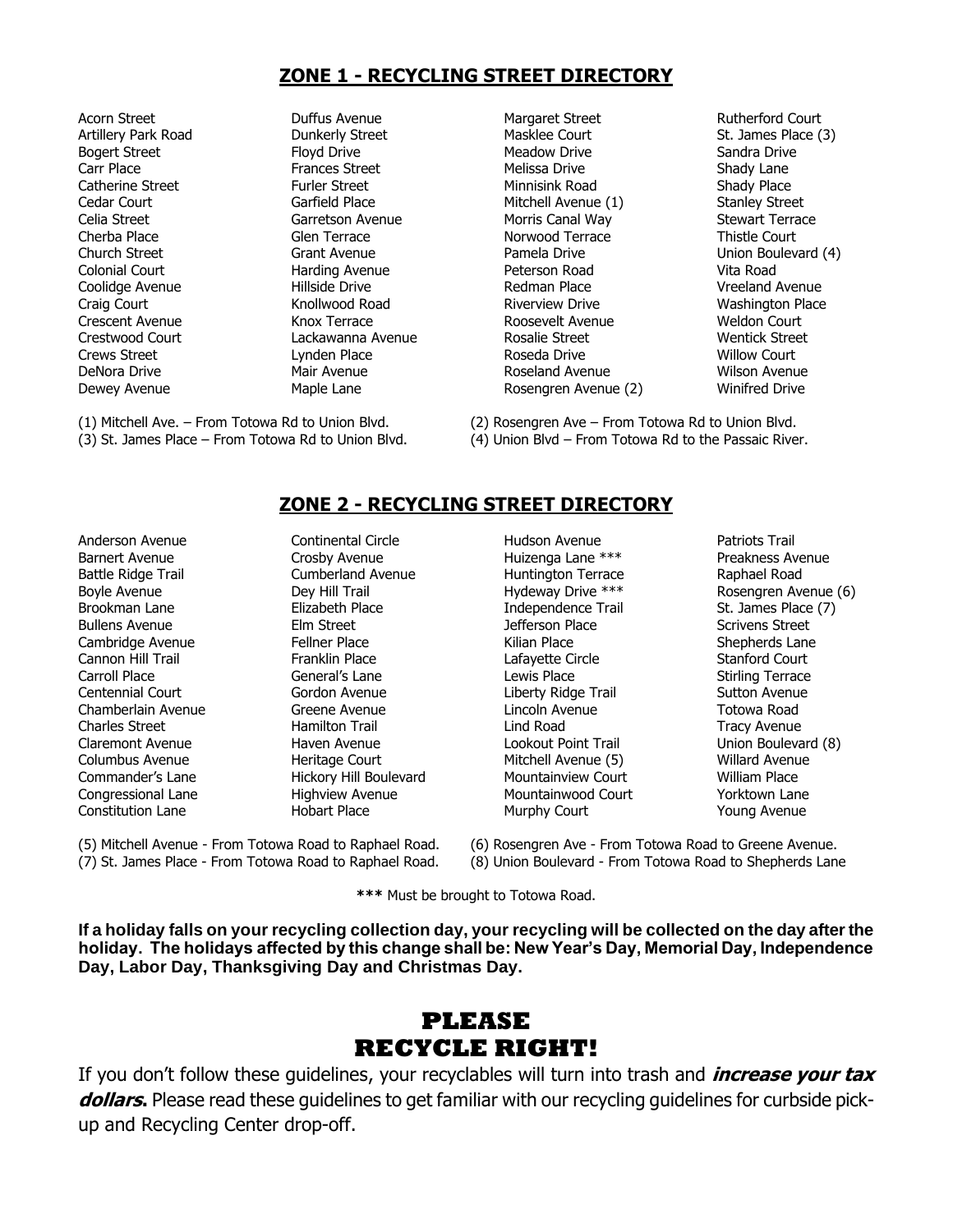## CURBSIDE PICK-UP

All Commingled Recyclables (placed together in one container) and all paper items (placed together in their own separate container) will continue to be picked up at the curb on your regular recycling day.

COMMINGLED (Bottles/Cans) (These items should all be placed together)

Plastic bottles (no lids) Steel and Tin cans Glass bottles and jars (no lids) Aluminum cans Aluminum containers Juice and milk containers/cartons Yogurt/Cake containers Plastics #1, #2 and #5

#### PAPER/NEWSPAPER

(These items should all be placed together)

Corrugated cardboard Newspaper/Magazines Junk Mail Telephone books Paperback books **Chipboard** Office/School paper Brown paper bags

## RECYCLING DROP OFF CENTER

Department of Public Works 136 Furler Street, Totowa, NJ 07512 (973) 956-1000, Ext. 1071

> Recycling Telephone 973-956-1000, Ext. 1009

Hours of Operation Monday thru Friday - 7:00 a.m. - 3:30 p.m. Saturday - 8:00 a.m. - 1:00 p.m.

AT THE RECYCLING CENTER: If you bring your recyclables to the Recycling Center, it is requested that you do the following:

- Continue to separate your aluminum cans and deposit them in their own separate container.
- All other commingled recyclables can still be placed in the commingled compactor.
- Cardboard shall still be separated and placed in the cardboard compactor.
- All other mixed paper/newspaper shall be placed in the mixed newspaper container.

If you bring your recyclables in a plastic bag, please empty the contents into the appropriate container/compactor**. Plastic bags are not accepted and will contaminate the load causing your taxes to increase.**

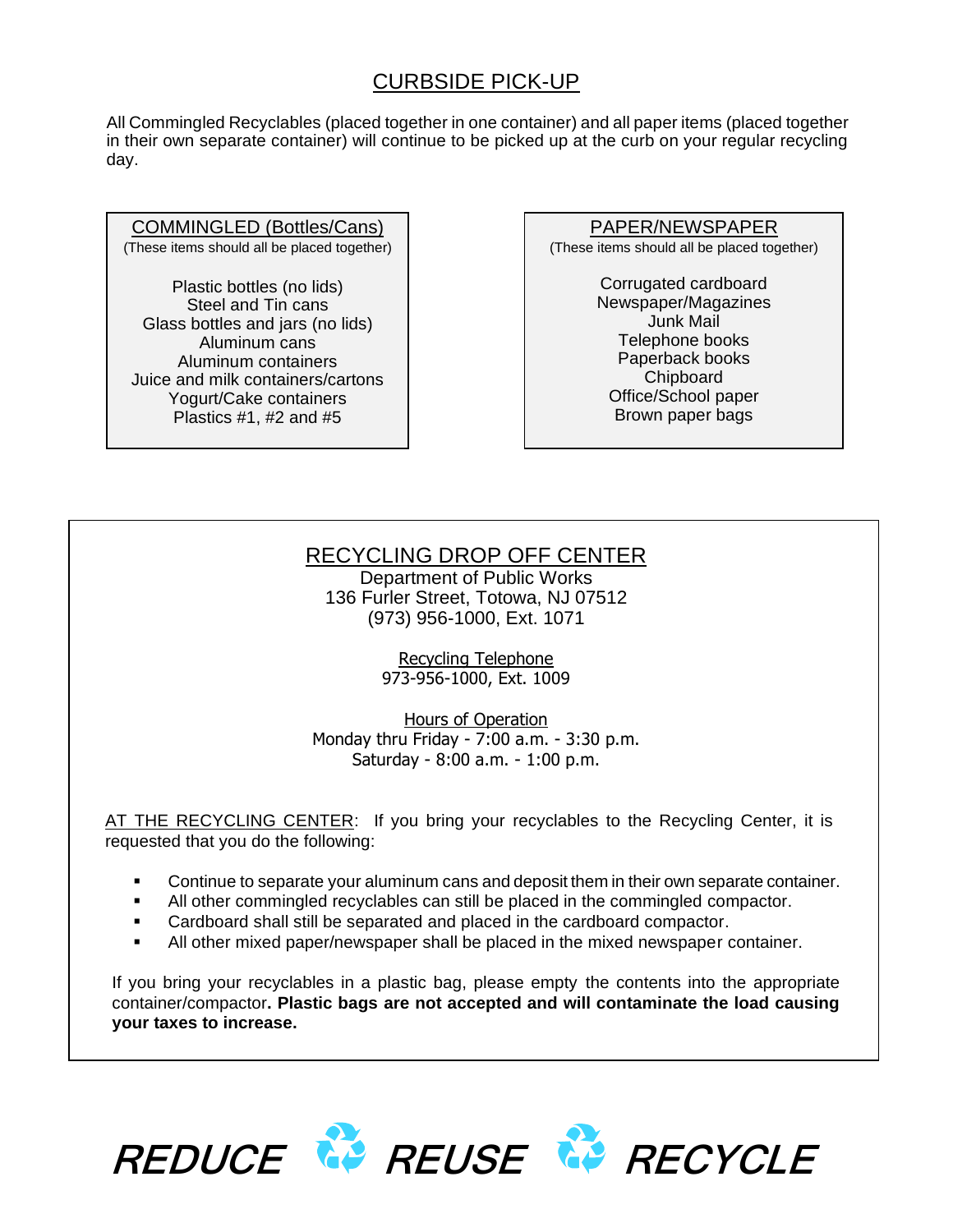#### **COMPUTERS, ELECTRONICS, APPLIANCES and METAL HOUSEHOLD ITEMS**

Computers, electronics, appliances, and metal household items **WILL NOT** be picked up with your regular garbage. They must be brought to the Recycling Center and placed in the appropriate container or called in to arrange for a curbside pick up.

### CURBSIDE PICK-UP

For a curbside pick-up, please stop by the Borough Clerk's office to arrange for a pick-up and pay the following fees in advance:

- \$10.00 Refrigerators, air conditioners and any other item containing Freon
- 
- \$ 5.00 Hot water heaters, stoves, dishwashers and all other appliances<br>\$ 5.00 Electronics, televisions, microwaves and any item with a plug<br>\$ 5.00 Grills, metal cabinets, exercise equipment and any other metal ite Electronics, televisions, microwaves and any item with a plug
- Grills, metal cabinets, exercise equipment and any other metal item

## RECYCLING CENTER

ELECTRONICS - There will be a container at the Recycling Center to deposit all old cell phones and electronics, such as: computers, monitors, televisions, CD & DVD players, stereo equipment, copiers, printers, faxes, radios, telephones, typewriters, etc., or basically anything with a plug or battery. No fee required.

METAL ITEMS - There will be a container at the Recycling Center to deposit all metal items. Items include: grills, metal cabinets, exercise equipment, bed frames, and basketball hoops. No fee required.

APPLIANCES – You may drop off your appliances at the Recycling Center but must still pay the fees for the following:

\$10.00 Refrigerators, air conditioners and any other item containing Freon

## **ITEMS NOT ACCEPTED AT THE RECYCLING DROP-OFF CENTER:**

GRASS & BRUSH. (A pickup schedule will be sent in the spring of 2022).

HOUSEHOLD HAZARDOUS WASTE. (Passaic County will announce their collection days/locations for 2022 at a later date).

CONSTRUCTION & DEMOLITION DEBRIS. (Including, but not limited to: wood, doors, asphalt shingles, concrete, etc.) These items must be recycled by the contractor who does the work. If homeowner does the work please call 973-956-1000 ext. 1009 or ext. 1071 for information.

TIRES. (Passaic County will announce their collection days/locations for 2022 at a later date).